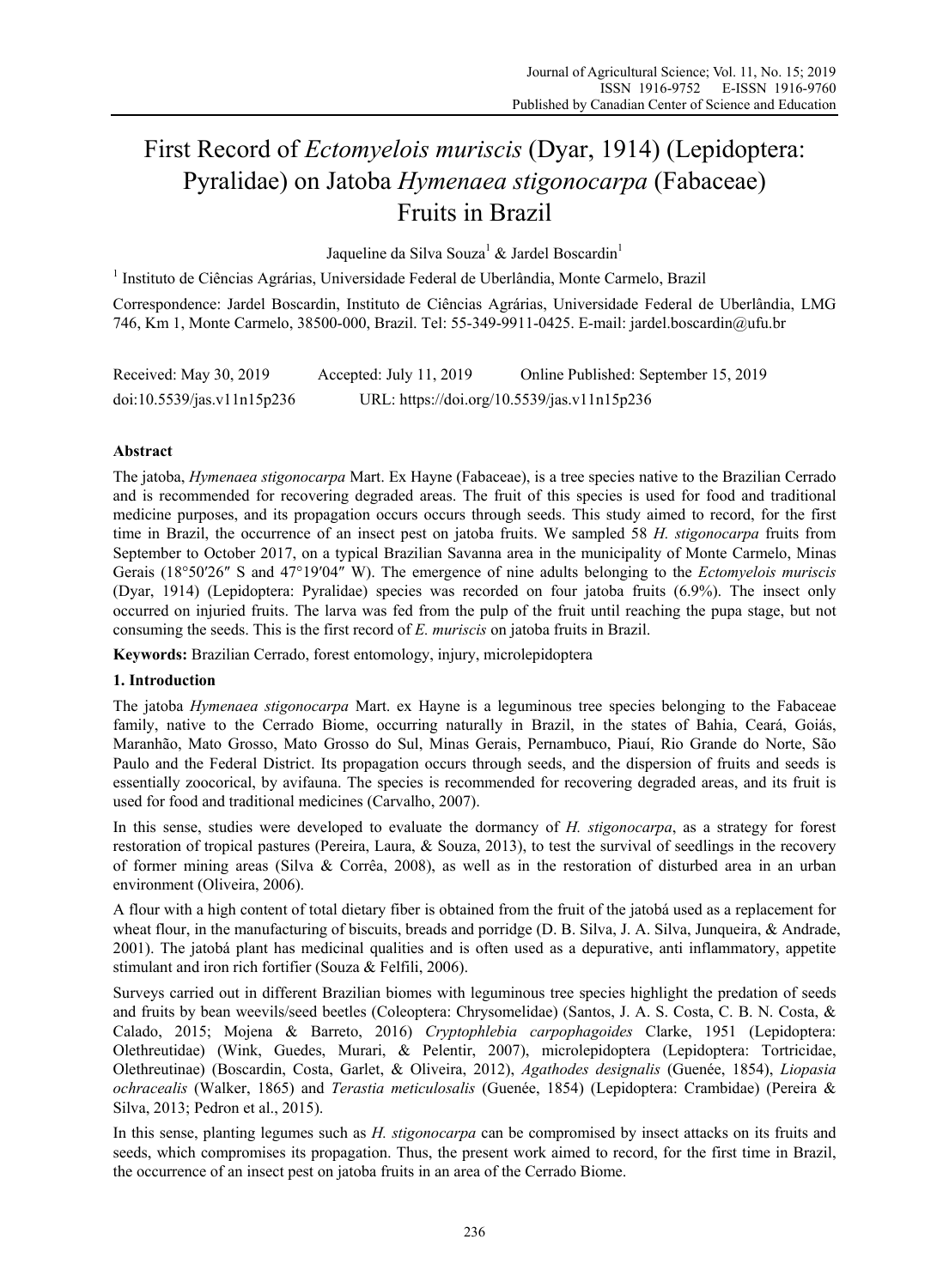## **2. Method d**

For this purpose, *H. stigonocarpa* fruits were harvested on a typical Cerrado biome vegetation, located in the Gonçalves community in the municipality of Monte Carmelo  $(18^{\circ}50'26'' S$  and  $47^{\circ}19'04'' W)$ . The municipality belongs to the mesoregion of the Alto Paranaíba, Minas Gerais, and is at about 890 m altitude.

The area is located on the Paranaíba River Basin, with a predominance of Red Latosol. The region is characterized by a seasonal Aw climate type according to Köppen classification, with two well-defined seasons; one hot and rainy summer, and the other with cold and dry winter. The average temperature is  $20.7 \degree$ C and annual average rainfall of 1569.1 mm (Prado Júnior et al., 2012).

The fruits were randomly sampled from four matrix trees. The fruits were collected in the four cardinal directions of the canopy tree (north, south, east and west). Pruning was employed for the fruit sampling when necessary. A total o 58 fruit were collected on Septempber and October 15<sup>th</sup>, 2017.

After sampling, the fruits were properly packed in plastic bags, identified and taken to the laboratory where the diameter and length variables of the fruits were measured. These fruits were then stored into plastic containers insulated with "voile" type fabric, and kept in natural environment. The daily emergence of adult insects was verified.

Adult insects were identified by Dr. Vitor Osmar Becker, from the Uiraçu Institute, Camacan, Bahia, Brazil. Voucher specimens were deposited in the Vitor O. Becker Colection. The jatobá species was identified by Forest engineer, Msc. Kelen Pureza Soares.

## **3. Results**

The insect species found on the jatoba was identified as a microlepidoptera species, *Ectomyelois muriscis* (Dyar, 1914) (Lepidoptera, Pyralidae, Phycitinae) (Figure 1). The presence of this insect was observed from orifices with the presence of pupae. Endocarp consumption was also observed, but only on the fruits that presented some type of previous injury (Figure 2).



Figure 1. *Ectomyelois muriscis* adult

Nine adult insects emerged from the 58 sampled fruits, from September to October, 2017. The pupae were verified on 6.9% of the fruits. Non-occurrence of the insects attacking the jatoba seeds is noteworthy, as well as the absence of associated insects. The sampled jatoba fruits had an average length of  $12.91 \pm \sigma = 1.81$  cm, largest diameter thickness of  $4.48 \pm \sigma = 0.57$  cm, while the diameter of the lowest thickness was  $3.24 \pm \sigma = 0.51$ cm.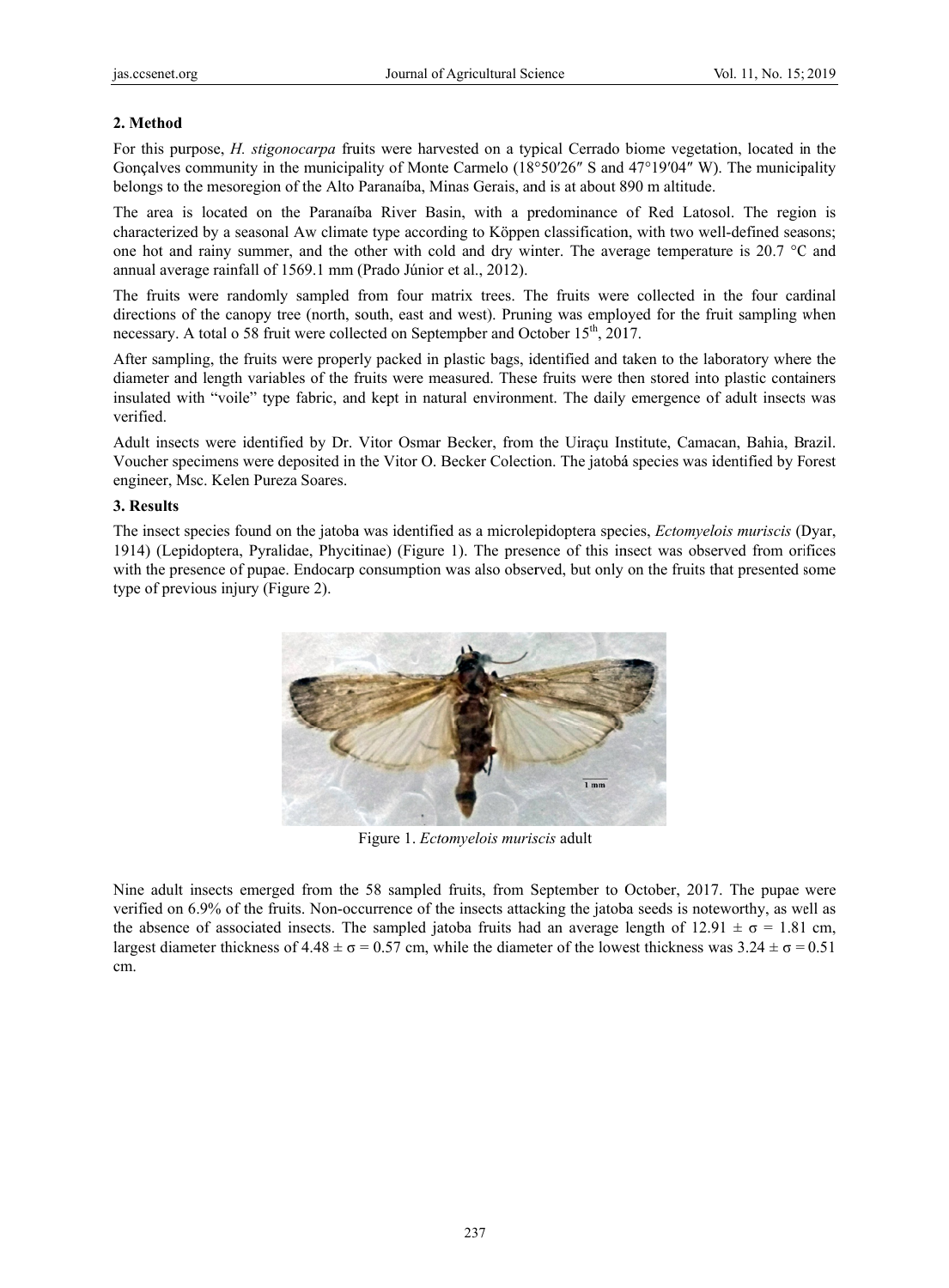

Figure 2. Injury of jatoba *Hymenaea stigonocarpa* (arrow in blue), and presence of pupae (arrow in red) of Ectomyelois muriscis

#### 4. Discussion

A study performed by Ribeiro, Sales, Miranda, Soares, and Oliveira (2007) indicates that insect predation negatively influences the vigor of healthy seeds of the Cerrado legume tree species such as *Dalbergia* miscolobium Benth., Enterolobium gummiferum (Mart.) J. F. Macbr., Plathymenia reticulata Benth. and Stryphnodendron adstringens (Mart.) Coville.

The microlepidoptera E. muriscis is widely distributed in the Neotropical region (Neunzig, 2003). In this sense, the species is reported to feed on fruits, using host plants *Mammea americana* L. (Calophyllaceae) and Theobroma cacao L. (Malvaceae) in Latin American countries (Heinrich, 1956), and occurring in Costa Rica in 80% of the fruits of *Hymenaea courbaril* L. (Fabaceae) (Janzen, 1983) and *Theobroma simiarum* Donn. Sm. (Malvaceae) (Young, 1986). Also, a natural infestation by E. muriscis larvae on fruits and branches of Jatropha curcas L. (Euphorbiaceae) was reported in Chiapas, México (Gómez-Ruiz, López-Guillén, Barrera, Solis, & Zamarripa-Colmenero, 2015).

In Costa Rica, the oviposition of 20 E. muriscis eggs of was verified in the epicarp of H. courbaril. After hatching, the cream-to-yellow-colored month larvae enter the fruit and spend about a month feeding on the flesh of the fruit. There were 7 to 20 larvae per fruit of H. courbaril, and these did not consume the seeds. About two weeks after pupation the adult emerges. The newly emerged adults disperse in the habitat and do not oviposit in *H. courbaril* fruits until the next harvest, approximately 10 months later (Janzen, 1983).

In a field study of E. muriscis attacking J. curcas it was verified that the first instar larvae penetrate the fruit through its petiole, developing into a seed. The larvae leave the infested fruit after 18-20 days, then the emerged larva perforates the stem of the plant where it remains for approximately 10 months before pupation. After 15 days in the pupae stage, adults emerge from the stem. The total life cycle from oviposition to adult emergence in J. curcas is 11 months. Overlapping generation were not observed (Gómez-Ruiz, López-Guillén, Barrera, Solis, & Zamarripa-Colmenero, 2015).

This is the first report of E. muriscis attacking H. stigonocarpa fruits in Brazil, constituting a potential pest since they may compromise the propagation of this Fabaceae species, which is economically and ecologically important for the Brazilian Cerrado region.

#### Acknowledgements

The authors thank to Dr. Vitor Osmar Becker (Instituto Uiracu) for identification of species of microlepidoptera, and to Msc. Kelen Pureza Soares for the identification of the jatoba.

#### **References**

Boscardin, J., Costa, E. C., Garlet, J., & Oliveira, G. G. (2012). Primeiro registro de predação por microlepidóptero (Lepidoptera, Tortricidae, Olethreutinae) sobre sementes de Cupania vernalis Cambess. (Sapindaceae) no Sul do Brasil. Biotemas, 25, 305-309. https://doi.org/10.5007/2175-7925.2012v25n3p305

Carvalho, P. E. R. (2007). Jatobá-do-Cerrado Hymenaea stigonocarpa. Colombo, PR: EMBRAPA.

Gómez-Ruiz, J., López-Guillén, G., Barrera, J. F., Solis, A. M., & Zamarripa-Colmenero, A. (2015). First record of Ectomyelois muriscis (Lepidoptera: Pyralidae) on physic nut (Jatropha curcas), a biofuel plant. Biomass and Bioenergym, 75, 150-154. https://doi.org/10.1016/j.biombioe.2015.02.018